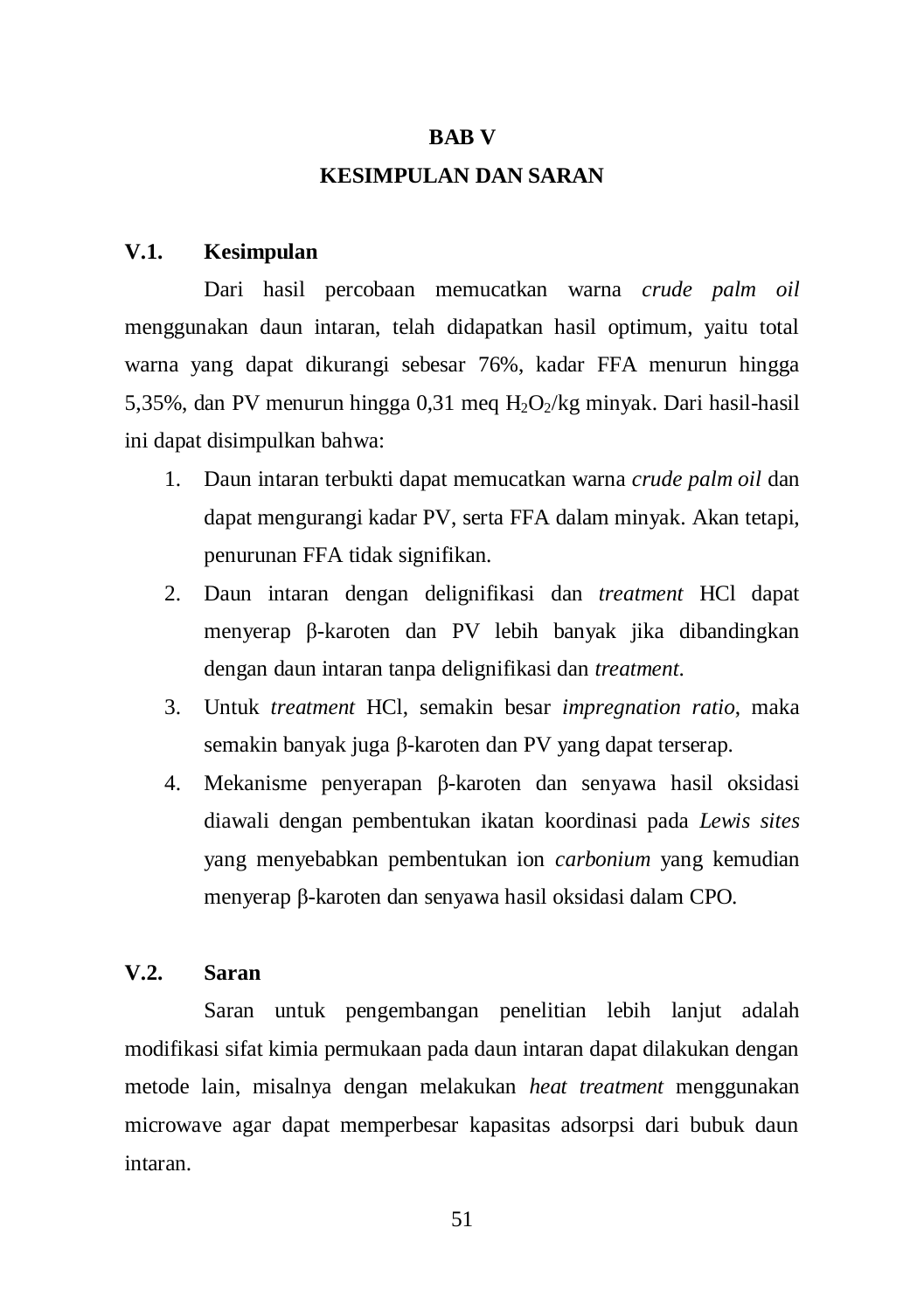#### **DAFTAR PUSTAKA**

- 1. Arianto, E. 2008. *Pertumbuhan Produksi Minyak Sawit Indonesia 1964-2007*. http://strategika.wordpress.com/2008/12/05/ pertumbuhan-sawit-indonesia/. Diakses tanggal 24 Agustus 2009.
- 2. Manorama, R. and C. Rukmini. 1991. *Effect of Processing on Beta-Carotene Retention in Crude Palm Oil and Its Products.* Journal Food Chemistry. 42. hal. 253-264.
- 3. Ketaren, S. 1986. *Minyak dan Lemak Pangan*. Jakarta. Universitas Indonesia. hal. 3-11, 17-34, 191-216, 250-255.
- 4. Krishna, G.B. and S. Arunima. 2003. *Adsorption characteristics of the dye, Brilliant Green, on Neem leaf powder.* Journal of Dyes and Pigments. 57. hal. 211-222.
- 5. Krishna, G.B. and S. Arunima. 2004. *Azadirachta indica leaf powder as an effective biosorbent for dyes: a case study with aqueous Congo Red solutions.* Journal of Environmental Management. 71. hal. 217-229.
- 6. Arunima, S. and G.B. Krishna. 2005. *Kinetics and Thermodynamics of Methylene Blue Adsorption on Neem (Azadirachta indica) Leaf Powder.* Journal of Dyes and Pigments. 65. hal. 51-59.
- 7. Immich, A.P.S., A.A.U. Souza, and S.M.A.G.U. Souza. 2009. *Removal of Remazol Blue RR dye from aqueous solution with Neem leaves and evaluation of their acute toxicity with Daphnia magna.* Journal of Hazardous Materials. 164. hal. 1580-1585.
- 8. Krishna, G.B. and S. Arunima. 2004. *Adsorption of Pb (II) from aqueous solution by Azadirachta indica (Neem) leaf powder.* Journal of Hazardous Materials. B113. hal. 97-109.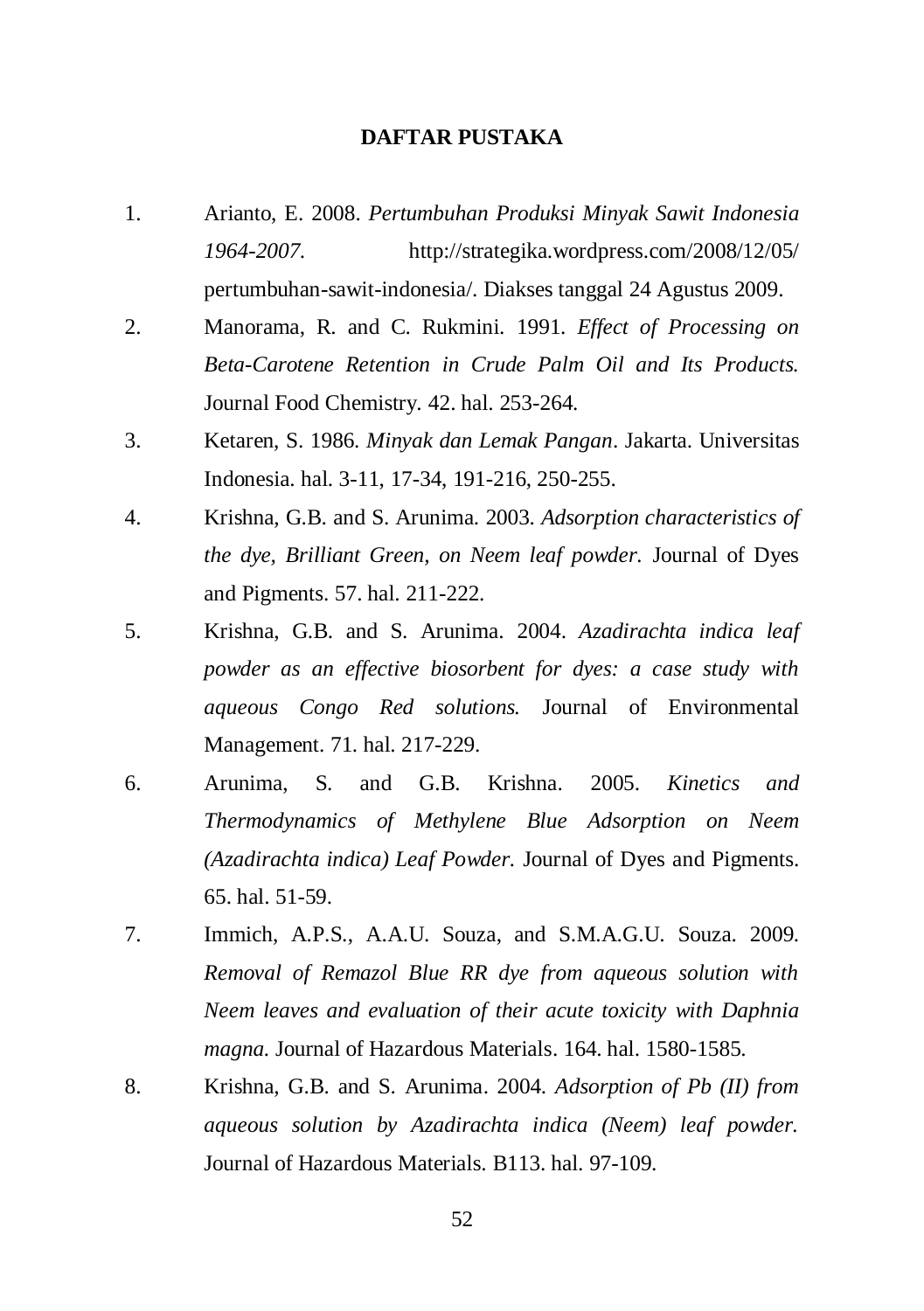- 9. Arunima, S. and B.G. Krishna. 2005. *Azadirachta indica (Neem) leaf powder as a biosorbent for removal of Cd(II) from aqueous medium.* Journal of Hazardous Materials. B125. hal. 102-112.
- 10. Febriana, N., et al. 2009. *Neem leaf utilization for copper ions removal from aqueous solution.* Journal of the Taiwan Institute of Chemical Engineers.
- 11. Gupta, S. and B.V. Babu. 2006. *Adsorption of Cr(VI) by a Low Cost Adsorbent Prepared from Neem Leaves*. in *National Conference on Environmental Conservation*.
- 12. Perindustrian, D. 2007. *Gambaran Sekilas Industri Minyak Kelapa Sawit*. <http://www.depperin.go.id/PaketInformasi/KelapaSawit/> Minyak%20Kelapa%20Sawit.pdf. Diakses tanggal 10 Juni 2009.
- 13. Choon, H.T., et al. 2009. *Extraction and Physicochemical Properties of Low Free Fatty Acid Crude Palm Oil.* Journal of Food Chemistry. 113. hal. 645-650.
- 14. *Kelapa Sawit*. http://www.malaysia2u.info/agrinet/op1.jpg. Diakses tanggal 10 Juni 2009.
- 15. LLC., P. 2007. *Process for preparing refined palm oil.*  http://www.patentstorm.us/patents/5243059/description.html. Diakses tanggal 10 Juni 2009.
- 16. Wei, P.C., et al. 2004. *Degumming and Bleaching Effect on Selected Constituents of Palm Oil.* Journal of Oil Palm. 16. hal. 57- 63.
- 17. Nasional, B.S. 1996. *Crude Palm Olein.*  http://agribisnis.deptan.go.id/Pustaka/SNI%2001-0016-1998.pdf. Diakses tanggal 2 Juni 2009.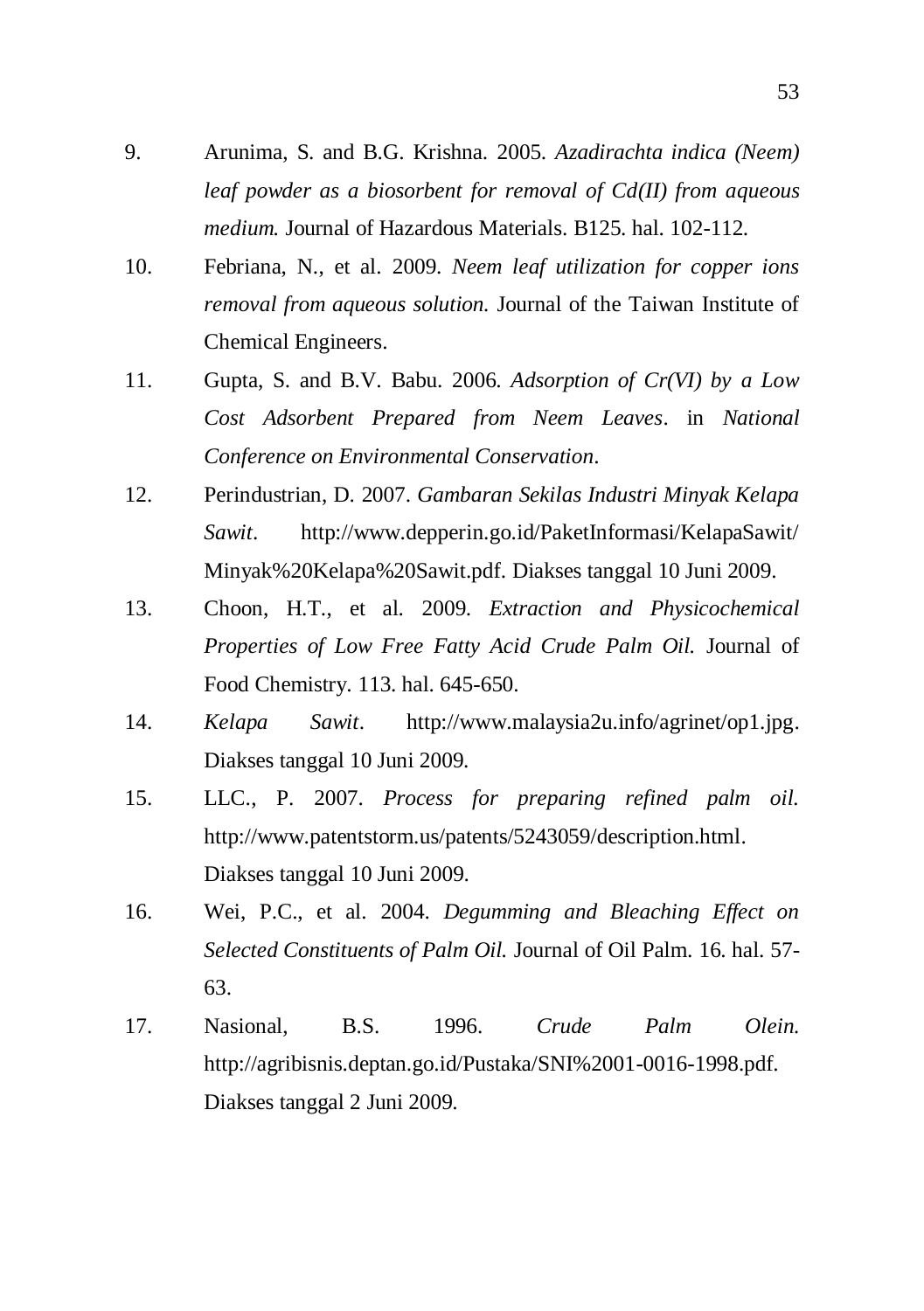- 18. R.J.Hamilton and W. Hamm. 2000. *Edible Oil Processing*. England. Sheffield Academic Press Ltd. hal. 79-128.
- 19. Rossi, M., et al. 2003. *The Role of Bleaching Clays and Synthetic Silica in Palm Oil Physical Refining.* Food Chemistry. 82. hal. 291-296.
- 20. Do, D.D. 1998. *Adsorption Analysis : Equilibria And Kinetics*. London, UK. Imperial College Press. hal. 1-2, 4-6, 13-17, 50-53.
- 21. JM, S. 1981. *Chemical Engineering Kinetics*. hal. 311-312.
- 22. Lozano-Castello, D., et al. 2001. *Preparation of activated carbon from Spanish anthracite I. Activation by KOH.* Carbon. 39. hal. 741-749.
- 23. Chang, C.F., C.C. Y., and T.W. T. 2000. *Effects of Burn-off and Activation Temperature on Preparation of Activated Carbon from Corn Cob Agrowaste by CO2 and Steam.* Journal of Colloid and Interface Science. 232. hal. 45-49.
- 24. Tanjaya, A., et al. 2006. *Aktivasi Bentonit Alam Pacitan sebagai Bahan Penjerap pada Proses Pemucatan Minyak Kelapa Sawit.* Jurnal Teknik Kimia. 5. hal. 429-433.
- 25. Ahmad, A.L., et al. 2008. *Adsorption Kinetics and Thermodynamics of β-carotene on Silica-based Adsorbent*  Chemical Engineering Journal
- 26. Low, K.S., C.K. Lee, and L.Y. Kong. 1998. *Decolorisation of Crude Palm Oil by Acid-Activated Spent Bleaching Earth.* Journal Chemical Technology Biotechnology. 72. hal. 67-73.
- 27. Babu, B.V. and S. Gupta. 2008. *Adsorption of Cr (VI) using activated neem leaves: kinetics studies.* Adsorption. 14. hal. 85-92.